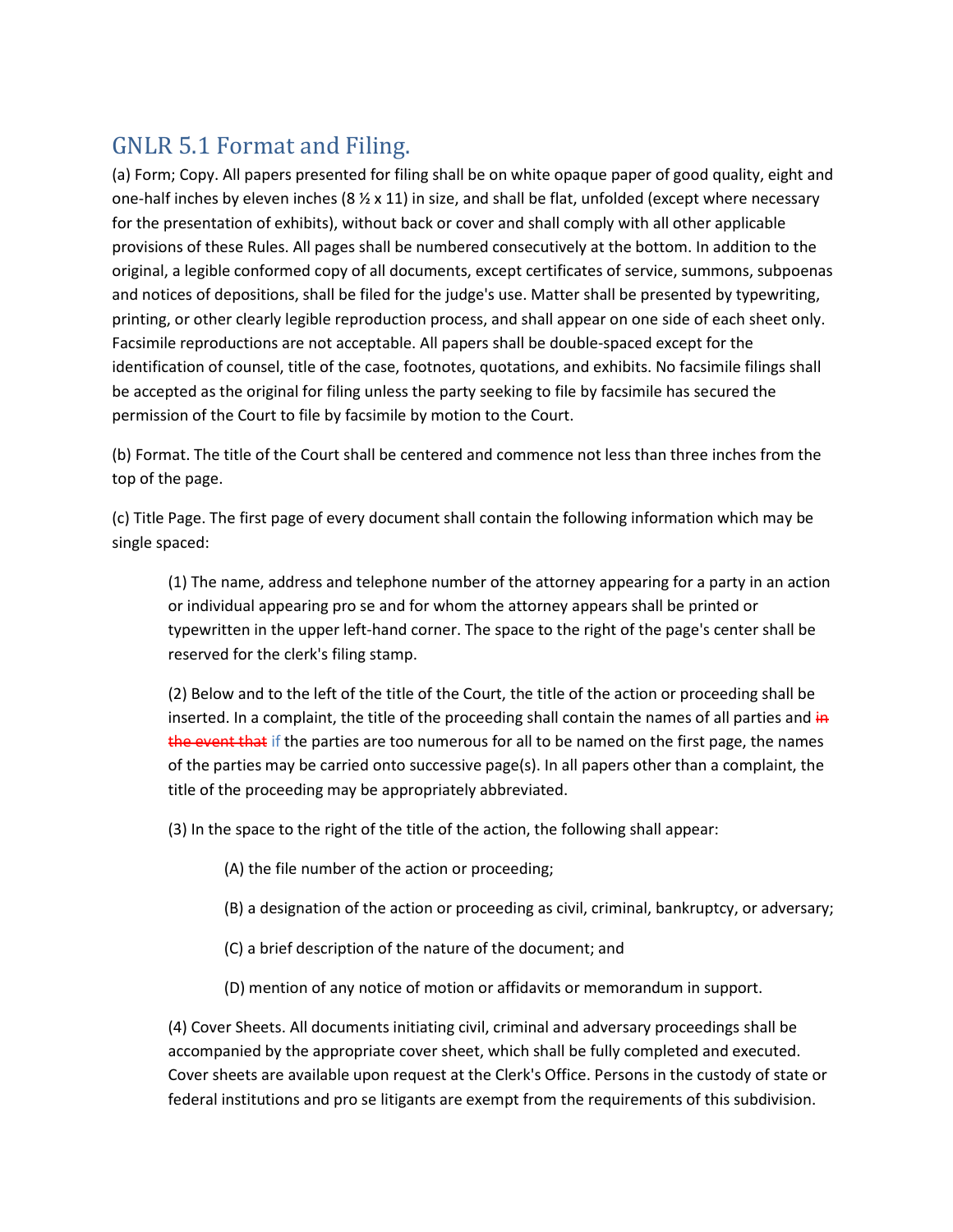(d) Typed Names Below Signature Lines. Names shall be typed below signatures on all pleadings and documents filed.

(e) Court Automation Requirements. The Court may issue guidelines on requirements for papers and pleadings as may be necessary to comply with court automation systems.

(f) Electronic Filing.

(1) The Court will accept for filing documents submitted, signed, verified or served by electronic means that comply with administrative procedures established by the Court. Except as expressly provided in these rules or as ordered by the Court, and in accordance with the Federal Rules of Civil Procedure, the Federal Rules of Criminal Procedure, the Federal Rules of Bankruptcy Procedure, in the absence of exceptional circumstances preventing a person from filing electronically, all pleadings and documents required to be filed with the Court in civil, criminal, and bankruptcy cases must be electronically filed using the practices and procedures outlined in the Court's published Administrative Procedures for Filing, Signing, Verification and Service of Documents by Electronic Means in Civil, Criminal, and Bankruptcy Cases.

(2) Failure to use electronic filing will be brought to the attention of the presiding judge for appropriate action, which may include issuance of a show cause order and sanctions against the filer, and a requirement by the Clerk of Court of the District Court of Guam (hereinafter "the Clerk") that the pleadings or documents be returned to the filer for electronic filing.

(3) Notwithstanding the foregoing, an attorney may, for good cause shown, request by written motion an exemption from mandatory electronic case filing. If the exemption pertains to a specific case, the motion should be filed in that case. If the exemption pertains to all cases before the Court, current and future, a motion must be filed with the Clerk and will be submitted to the Chief Judge and shall state the reason for the attorney's inability to comply with mandatory electronic case filing.

## GNLR 7.1 Clerk of Court.

(a) Location and Hours. (1) The Office of the Clerk of this Court shall be located at 520 West Soledad Avenue, Fourth Floor of the U.S. Courthouse, Room 460, in Hagåtña, Guam. The mailing address is 4th Floor, U.S. Courthouse, 520 West Soledad Avenue, Hagåtña, Guam 96910. The regular hours shall be from 8:00 a.m. to 3:00 p.m. each day except Saturdays, Sundays, legal holidays and other days or at times so ordered by the Court. Nothing in this Rule precludes the filing of papers as provided in Rule 77, Federal Rules of Civil Procedure.

(2) Pleadings to be filed after December 31, 2009 and outside of the regular hours set forth in GNLR 7.1(a)(1) shall be filed electronically using the court's Case Management/Electronic Case Filing ("CM/ECF") System, pursuant to the court's published "Administrative Procedures for Filing, Signing, Verification and Service of Documents by Electronic Means in Civil and Criminal Cases" and "Administrative Procedures for Filing, Signing, Verification and Service of Documents by Electronic Means in Bankruptcy Cases."